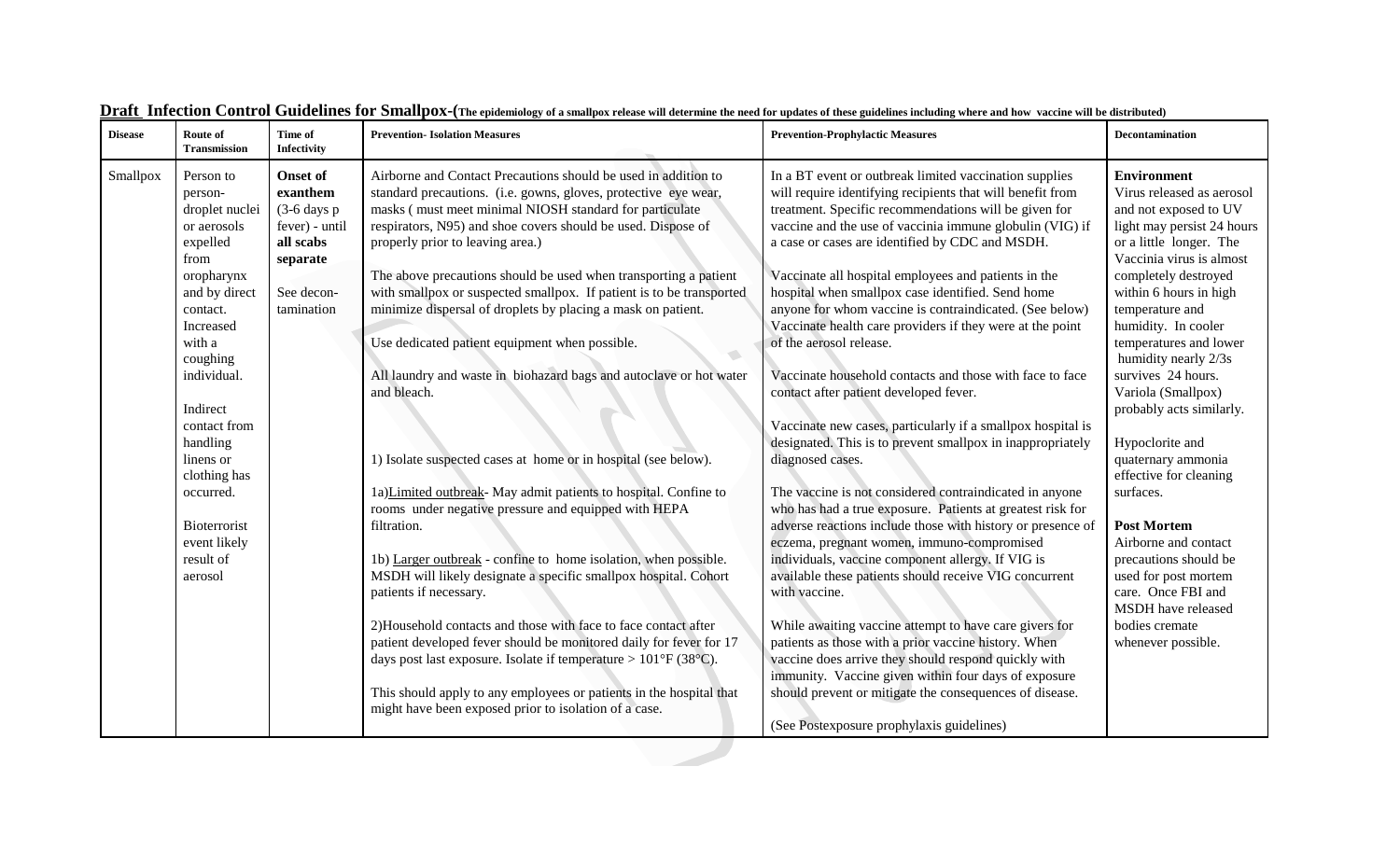| <b>Disease</b> | Route of<br><b>Transmission</b>                                                                                                                                                                                                                                                                                                                                                                                                                                     | Time of<br>Infectivity                                                                                                                                                      | <b>Prevention-Isolation Measures</b>                                                                                                                                                                                                                                                                                     | <b>Prevention-Prophylactic Measures</b>                                                                                                                                                                                                                                                                                                                                       | <b>Decontamination</b>                                                                                                                                                                                                                                                                                                                                                                                                                                                                                                                                                                                                                                                                                                                                                                                                                                                                                          |
|----------------|---------------------------------------------------------------------------------------------------------------------------------------------------------------------------------------------------------------------------------------------------------------------------------------------------------------------------------------------------------------------------------------------------------------------------------------------------------------------|-----------------------------------------------------------------------------------------------------------------------------------------------------------------------------|--------------------------------------------------------------------------------------------------------------------------------------------------------------------------------------------------------------------------------------------------------------------------------------------------------------------------|-------------------------------------------------------------------------------------------------------------------------------------------------------------------------------------------------------------------------------------------------------------------------------------------------------------------------------------------------------------------------------|-----------------------------------------------------------------------------------------------------------------------------------------------------------------------------------------------------------------------------------------------------------------------------------------------------------------------------------------------------------------------------------------------------------------------------------------------------------------------------------------------------------------------------------------------------------------------------------------------------------------------------------------------------------------------------------------------------------------------------------------------------------------------------------------------------------------------------------------------------------------------------------------------------------------|
| Anthrax        | No person to person<br>transmission of<br>inhalational anthrax<br>has been<br>documented.<br>Other routes of<br>infection include<br>cutaneous contact<br>with spores or spore-<br>contaminated<br>materials or ingestion<br>of contaminated food<br>This would result in<br>cutaneous anthrax or<br>gastrointestinal<br>anthrax, respectively.<br>BT event would<br>likely be the result of<br>aerosolized spores<br>that would result in<br>inhalational anthrax. | No person to<br>person<br>transmission has<br>been documented.<br>Direct contact<br>with skin lesions<br>may result in<br>cutaneous<br>infection.<br>See<br>decontamination | Standard precautions are indicated for<br>care of patients with inhalational<br>anthrax. This includes the use of<br>gloves for contact with non intact<br>skin, including rashes and skin<br>lesions. No masks required.<br>Standard precautions for transport of<br>patients.<br>No isolation of contacts is required. | No indication to treat patient contacts or<br>healthcare providers unless they are part of the<br>original exposure to the agent.<br>If a person comes into direct physical contact with<br>anthrax, the exposed skin and articles of clothing<br>should be washed with soap and water and receive<br>postexposure prophylaxis. (See post exposure<br>prophylaxis guidelines) | <b>Environmental</b><br>If spores are released as an aerosol, under<br>maximum survival and persistence the aerosol<br>would be fully dispersed within hours to 1 day<br>at most. Secondary aerosolization seems to be<br>unlikely.<br>Standard hospital disinfectants such as<br>hypochlorite are effective in cleaning<br>environmental surfaces contaminated with<br>infected body fluids.<br><b>Post-Mortem</b><br>Proper burial of humans and animals necessary<br>to prevent future transmission. Standard<br>precautions should be used for post-mortem<br>care. This includes the use of appropriate<br>personal protective equipment, including<br>masks and eye protection, when generation of<br>aerosols or splatter of body fluids is<br>anticipated. When bodies are released by the<br>FBI and MSDH cremate if possible. Post<br>autopsy all instruments should be autoclaved<br>or incinerated. |
|                |                                                                                                                                                                                                                                                                                                                                                                                                                                                                     |                                                                                                                                                                             |                                                                                                                                                                                                                                                                                                                          |                                                                                                                                                                                                                                                                                                                                                                               |                                                                                                                                                                                                                                                                                                                                                                                                                                                                                                                                                                                                                                                                                                                                                                                                                                                                                                                 |

3

**Draft Infection Control Guidelines for Anthrax-**(The epidemiology of an anthrax release will determine the need for updates of these guidelines including where and how prophylactic antibiotics will be distributed)10/12/01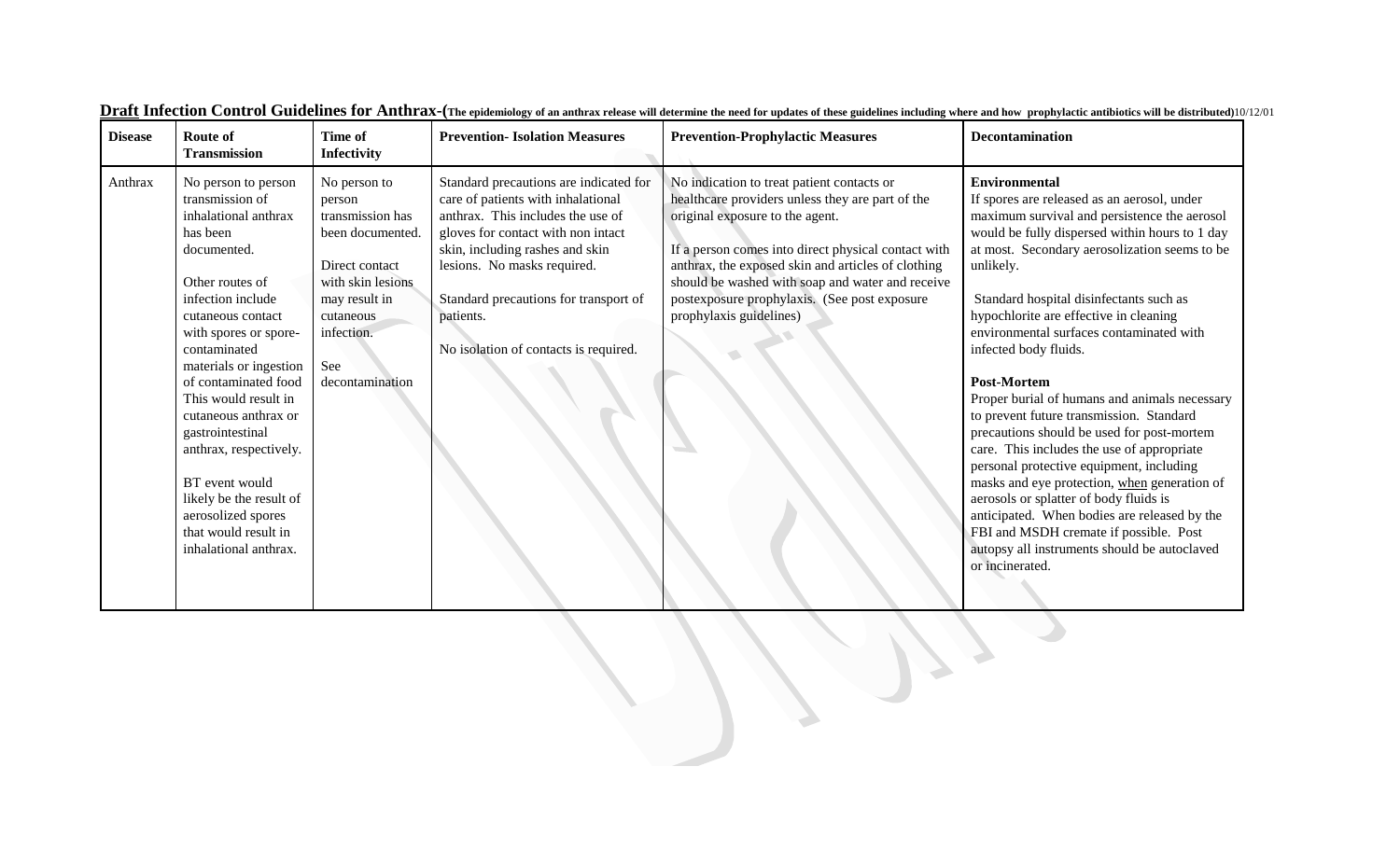| <b>Disease</b> | <b>Route of Transmission</b>                                                                                                                                                                                                                                                                                                                                                                                                                                                  | <b>Time of Infectivity</b>                                                                                                                          | <b>Prevention-Isolation Measures</b>                                                                                                                                                                                                                                                                                                                                                                                                                                                                                                                                                                                                                                                                                                                                                                                                                                                                                                                                                                                    | <b>Prevention-Prophylactic</b><br><b>Measures</b>                                                                                                                                                                                                                                                                                                                                                                                                                                                                                                                                                                                                                                                                                                                                       | <b>Decontamination</b>                                                                                                                                                                                                                                                                                                                                                                                                                                                                                                                                                                                                                                                 |
|----------------|-------------------------------------------------------------------------------------------------------------------------------------------------------------------------------------------------------------------------------------------------------------------------------------------------------------------------------------------------------------------------------------------------------------------------------------------------------------------------------|-----------------------------------------------------------------------------------------------------------------------------------------------------|-------------------------------------------------------------------------------------------------------------------------------------------------------------------------------------------------------------------------------------------------------------------------------------------------------------------------------------------------------------------------------------------------------------------------------------------------------------------------------------------------------------------------------------------------------------------------------------------------------------------------------------------------------------------------------------------------------------------------------------------------------------------------------------------------------------------------------------------------------------------------------------------------------------------------------------------------------------------------------------------------------------------------|-----------------------------------------------------------------------------------------------------------------------------------------------------------------------------------------------------------------------------------------------------------------------------------------------------------------------------------------------------------------------------------------------------------------------------------------------------------------------------------------------------------------------------------------------------------------------------------------------------------------------------------------------------------------------------------------------------------------------------------------------------------------------------------------|------------------------------------------------------------------------------------------------------------------------------------------------------------------------------------------------------------------------------------------------------------------------------------------------------------------------------------------------------------------------------------------------------------------------------------------------------------------------------------------------------------------------------------------------------------------------------------------------------------------------------------------------------------------------|
| Plague         | Transmission of<br>pneumonic plague occurs<br>via respiratory droplets i.e.<br>only infects person who<br>have direct and close<br>(within 6 feet) exposures<br>to the ill patient.<br>Animals such as cats are<br>susceptible to aerosolized<br>plague and could also<br>transmit the disease<br>through respiratory<br>droplets<br>Direct contact with<br>infected tissues or fluids<br>from handling sick or dead<br>animals<br>BT event would likely be<br>aerosolization | From time of illness<br>until 48 hours after<br>antibiotics have been<br>started. (Prior standards<br>have listed 72 hours)<br>See decontamination. | Pneumonic plague- Standard precautions<br>and droplet precautions with gowns, gloves,<br>disposable surgical masks until 48 hours<br>after antibiotics started. Then standard<br>precautions. Use this guide when<br>transporting patients.<br>Patients with pneumonic plague may be<br>cohorted if necessary if all are being treated.<br>Patients should also wear masks when being<br>transported.<br>Bubonic plague - Standard precautions plus<br>contact precautions. Gloves if touching<br>blood, body fluids, secretions, excretions<br>and contaminated items. Mask, eye<br>protection, gown only if expect generation<br>of aerosols or to prevent soling of clothes<br>with blood or body fluids. Standard<br>precautions after 48 hours.<br>Close contacts refusing antibiotic<br>prophylaxis should be watched for the<br>development of cough or fever during the<br>first seven days after exposure and treated<br>immediately if these symptoms occur.<br>Isolation prior to symptoms is not necessary. | Healthcare providers who are<br>observing recommended isolation<br>procedures do not require<br>prophylactic therapy, nor do<br>contacts of patients with bubonic<br>plague.<br>Health care workers who have had<br>face to face contact with a patient<br>with pneumonic plague prior to the<br>institution of respiratory isolation<br>should receive prophylaxis.<br>If hospital personnel were at the<br>point source of the original aerosol<br>release prophylaxis would be as for<br>anyone that was exposed. (See post<br>exposure prophylaxis sheet.)<br>Vaccinated persons should receive<br>prophylactic antibiotics if they have<br>been exposed to a plague aerosol.<br>Vaccine is not available and does<br>not protect or ameliorate symptoms<br>of inhalational plague. | <b>Environmental</b><br>Y. pestis very susceptible to<br>action of sunlight and heating<br>and does not survive long<br>outside the host.<br>Disinfectants (2-5%)<br>hypochlorite) renders bacteria<br>harmless.<br>Analysis have suggested that<br>in a worst case scenario a<br>plague aerosol would be<br>infectious only as long as one<br>hour after its release<br><b>Post Mortem</b><br>Bodies of patients should be<br>handled with standard and<br>droplet precautions similar to<br>the isolation of live patients.<br><b>Fleas and rodents</b><br>If rodents or other animals<br>must be killed, Insecticide to<br>kill fleas must always be used<br>first. |
| 10/11/01       |                                                                                                                                                                                                                                                                                                                                                                                                                                                                               |                                                                                                                                                     |                                                                                                                                                                                                                                                                                                                                                                                                                                                                                                                                                                                                                                                                                                                                                                                                                                                                                                                                                                                                                         |                                                                                                                                                                                                                                                                                                                                                                                                                                                                                                                                                                                                                                                                                                                                                                                         |                                                                                                                                                                                                                                                                                                                                                                                                                                                                                                                                                                                                                                                                        |

|  |  | $\rm \underline{Draff}$ Hospital Infection Control Guidelines for Plague (The epidemiology of a plague release will determine the need for updates of these guidelines including where and how prophylactic antibiotics) 10/12/01 |  |  |  |  |
|--|--|-----------------------------------------------------------------------------------------------------------------------------------------------------------------------------------------------------------------------------------|--|--|--|--|
|  |  |                                                                                                                                                                                                                                   |  |  |  |  |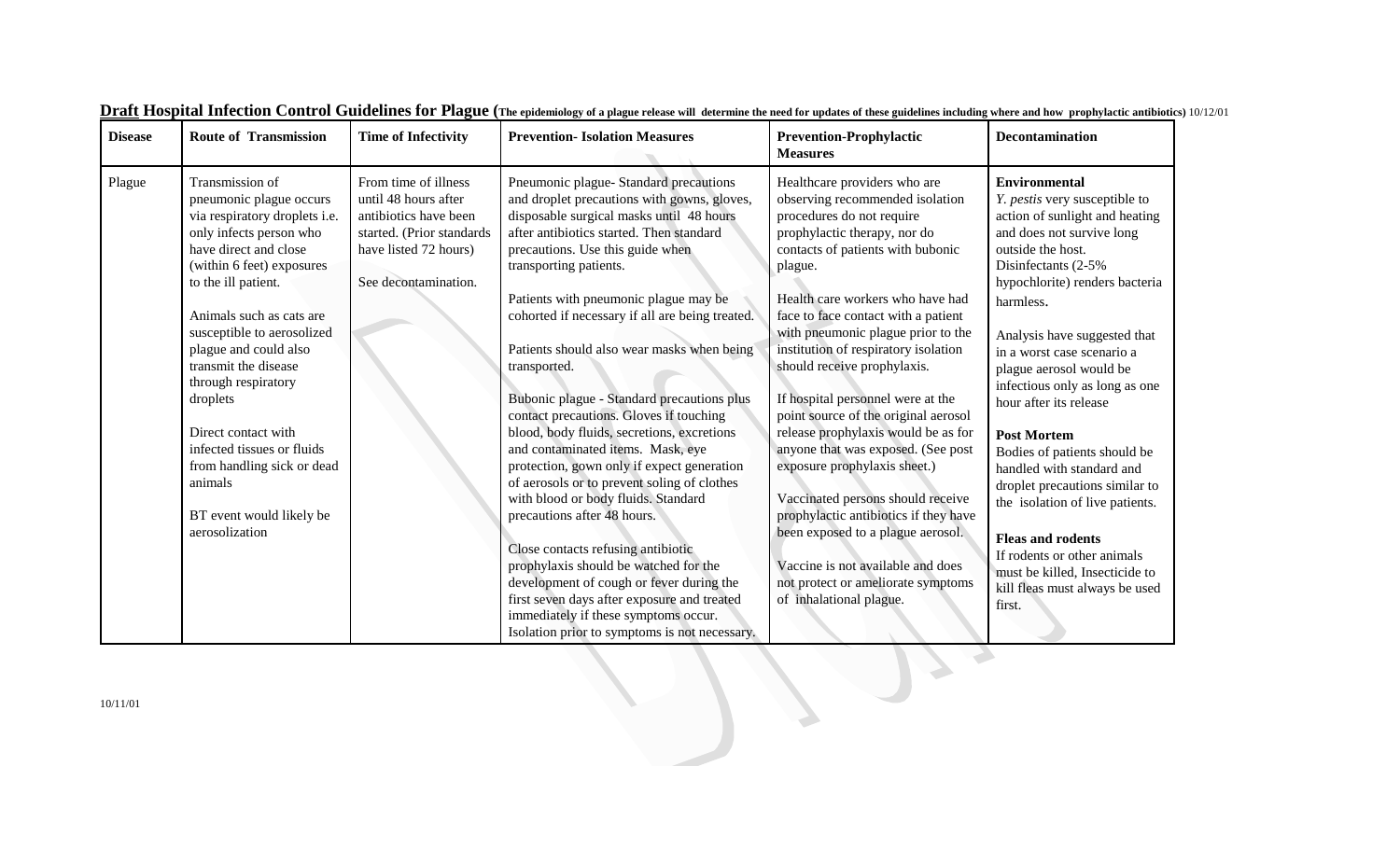| <b>Disease</b> | Route of<br><b>Transmission</b>                                                                                                                                   | <b>Time of Infectivity</b>                                                         | <b>Prevention-Isolation Measures</b>                                                                                                                                                                              | <b>Prevention-Prophylactic</b><br><b>Measures</b>                                                                                                                                                                                                  | <b>Decontamination</b>                                                                                                                                                                                                                                                                                                                                                                                                        |
|----------------|-------------------------------------------------------------------------------------------------------------------------------------------------------------------|------------------------------------------------------------------------------------|-------------------------------------------------------------------------------------------------------------------------------------------------------------------------------------------------------------------|----------------------------------------------------------------------------------------------------------------------------------------------------------------------------------------------------------------------------------------------------|-------------------------------------------------------------------------------------------------------------------------------------------------------------------------------------------------------------------------------------------------------------------------------------------------------------------------------------------------------------------------------------------------------------------------------|
| Tularemia      | No person to person<br>transmission has<br>been documented.<br>Other routes of<br>infection include<br>gastrointestinal and<br>cutaneous, including               | No person to person<br>transmission has<br>been documented.<br>See decontamination | Standard precautions are<br>recommended.<br>This includes the use of gloves for<br>contact with non intact skin<br>including rashes and skin lesions.<br>No masks required.<br>Standard precautions for transport | No indication to treat patient<br>contacts or healthcare<br>providers unless they are part<br>of the original exposure to the<br>agent.<br>If a person comes into direct<br>physical contact with                                                  | <b>Environmental</b><br>Agent may survive for extended periods in a<br>cold moist environment. Limited information is<br>available. If an aerosol release occurred a short<br>half life is anticipated due to desiccation, solar<br>radiation, oxidation and other environmental<br>factors.                                                                                                                                  |
|                | bites by infected<br>arthropods and direct<br>contact with infected<br>animals, water, food,<br>or soil.<br>BT event would<br>likely be the result of<br>aerosol. |                                                                                    | of patients.<br>No isolation of contacts is<br>required.                                                                                                                                                          | tularemia, the exposed skin<br>and articles of clothing should<br>be washed with soap and<br>water. Persons at the site of<br>the original release should<br>receive postexposure<br>prophylaxis. (See post<br>exposure prophylaxis<br>guidelines) | Surfaces can be decontaminated with a 10%<br>bleach solution (1 part household bleach to nine<br>parts water). After 10 minutes, a 70% solution<br>of alcohol can be used to further clean the area<br>and reduce corrosive action of the bleach.<br><b>Post Mortem</b><br>Persons with direct exposure to powder or<br>liquid aerosols from a deceased patient should<br>wash body surfaces and clothing with soap<br>water. |

 $\bf{Draff}$   $\bf{Infection Control Guidelines for Tularemia}$  (The epidemiology of a tularemia release will determine the need for updates of these guidelines including where and how post exposure prophylaxis will be **distributed)10/12/01**